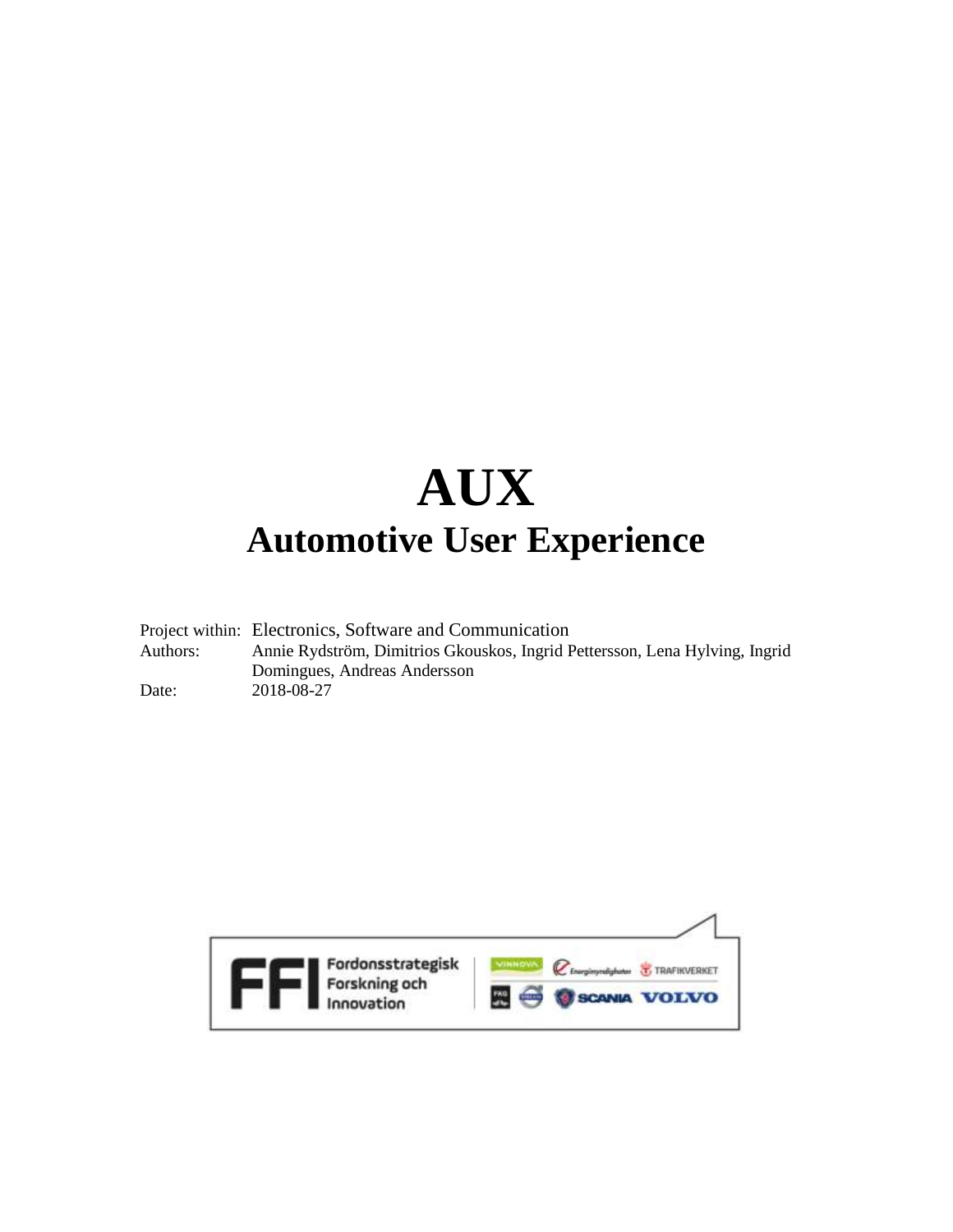# **Content**

#### FFI in short

FFI is a partnership between the Swedish government and automotive industry for joint funding of research, innovation and development concentrating on Climate & Environment and Safety. FFI has R&D activities worth approx. €100 million per year, of which about  $\epsilon$ 40 is governmental funding.

Currently there are five collaboration programs**:** Electronics, Software and Communication, Energy and Environment, Traffic Safety and Automated Vehicles, Sustainable Production, Efficient and Connected Transport systems.

**For more information:** [www.vinnova.se/ffi](http://www.vinnova.se/ffi)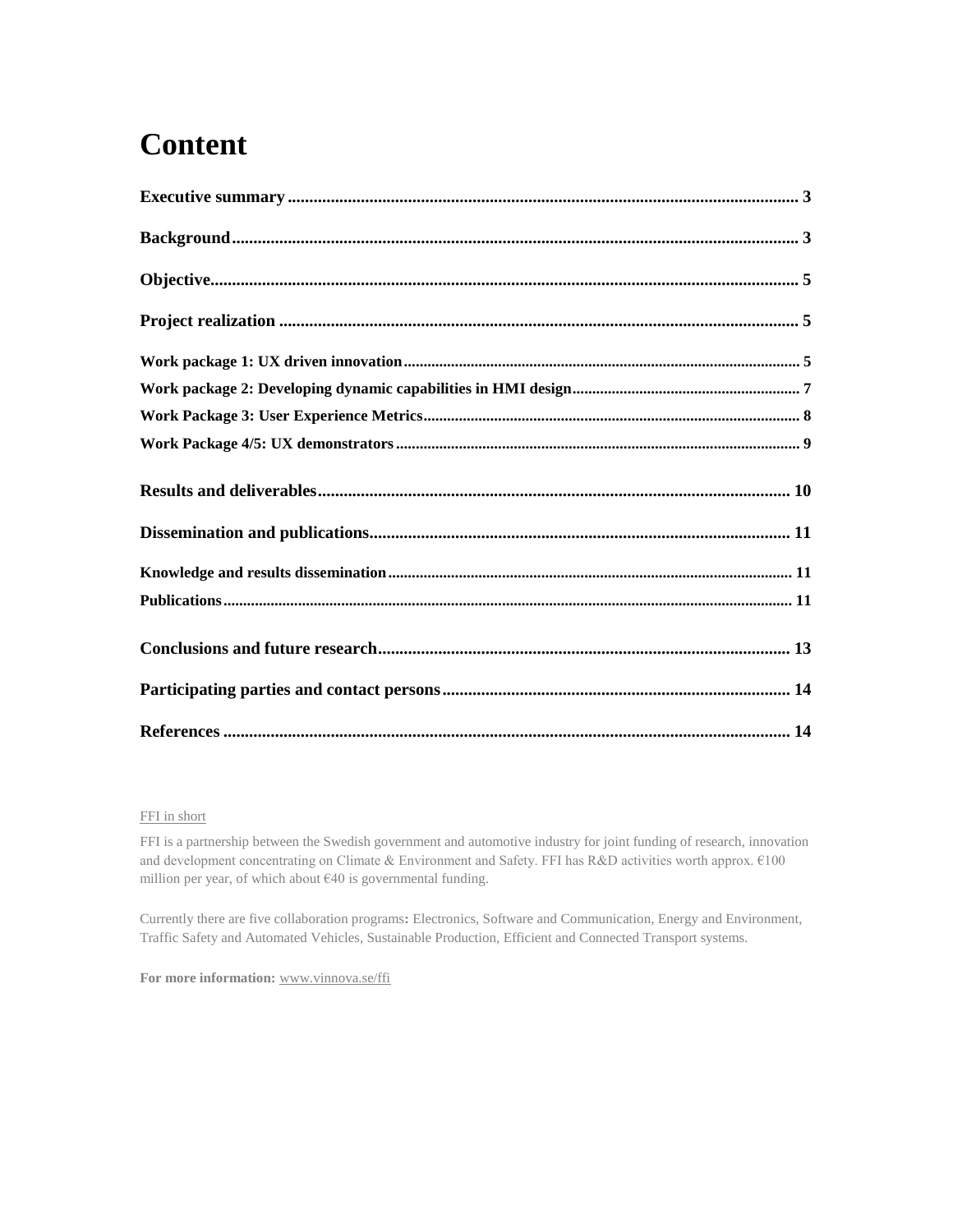### <span id="page-2-0"></span>**Executive summary**

The goal of this project has been to improve the competitiveness of the Swedish automotive industry by providing methods and procedures for automotive User Experience (UX) development. Traditionally, usability and safety has been the main focus when designing and evaluating in-car interfaces and experiences. However, these factors are not enough for competitiveness in the 21st century. A comparison can be made to the mobile industry where the Iphone set a shift of UX paradigm; the competitive advantage was the user interface, not the phone's technical features. There has been a need to research the affective aspects of interfaces and experiences in the automotive industry. The objective of this project has been to explore and develop ways to support a product development with UX as a focus.

Part of the work has focused on how to move from a feature oriented design process to an UX driven innovation process and there has been a focus on the capabilities needed in order to be perceived as an automotive company that embraces services and products with the utmost user experience. Organization mirroring physical architecture and capability is not working for digiphysical products and services. Digitalization dynamics require new morphisms to be established. In order to do so, capabilities to uncover future possibilities and challenges are essential. Also, new capabilities are required for implementing new digitilized user experiences based on human values, moral and ethics. In order to meet future challenges, two different complementary strategies need to be considered. Implementing multiple organizational logics concerns organizational structures, while building service design capabilities point at the everyday practices and leadership.

There has also been a focus on methods for the ethnographic study of user experience in cars. For example has Meaningful Incorporation as a design approach for adapting the design process to focus on designing for UX been explored. Meaningful Incorporation is achieved by collecting UX insights as the first step in one's design process. There has also been a focus on UX methods for early design phases. Experience-rich input in early phases of a design process can offer valuable information and inspiration to designers. However, there are methodological challenges linked with efforts to understand future user experiences. Experience encompasses multi-layered and tacit data, such as emotions and value, that are important for commercial success but are difficult to elicit from users for existing products, and even more so for concepts in early design phases. Methods development for early design phases has been explored and methods have also been developed within the project. Additionally, two UX demonstrators have been developed as test cases for method deployment.

The project has given fundamental knowledge in understanding how to explore and develop ways to support a product development with UX as a focus. In addition, new innovative research methods and explorative Human-Machine Interface/ Interaction (HMI) solutions have been developed.

# <span id="page-2-1"></span>**Background**

User Experience (UX) is an attribute that takes into account customers' perception of the aesthetics and affection aspects of a user interface as well as the practical aspects [1, Figure 1]. ISO 9241-210 [2] defines UX as "a person's perceptions and responses that result from the use or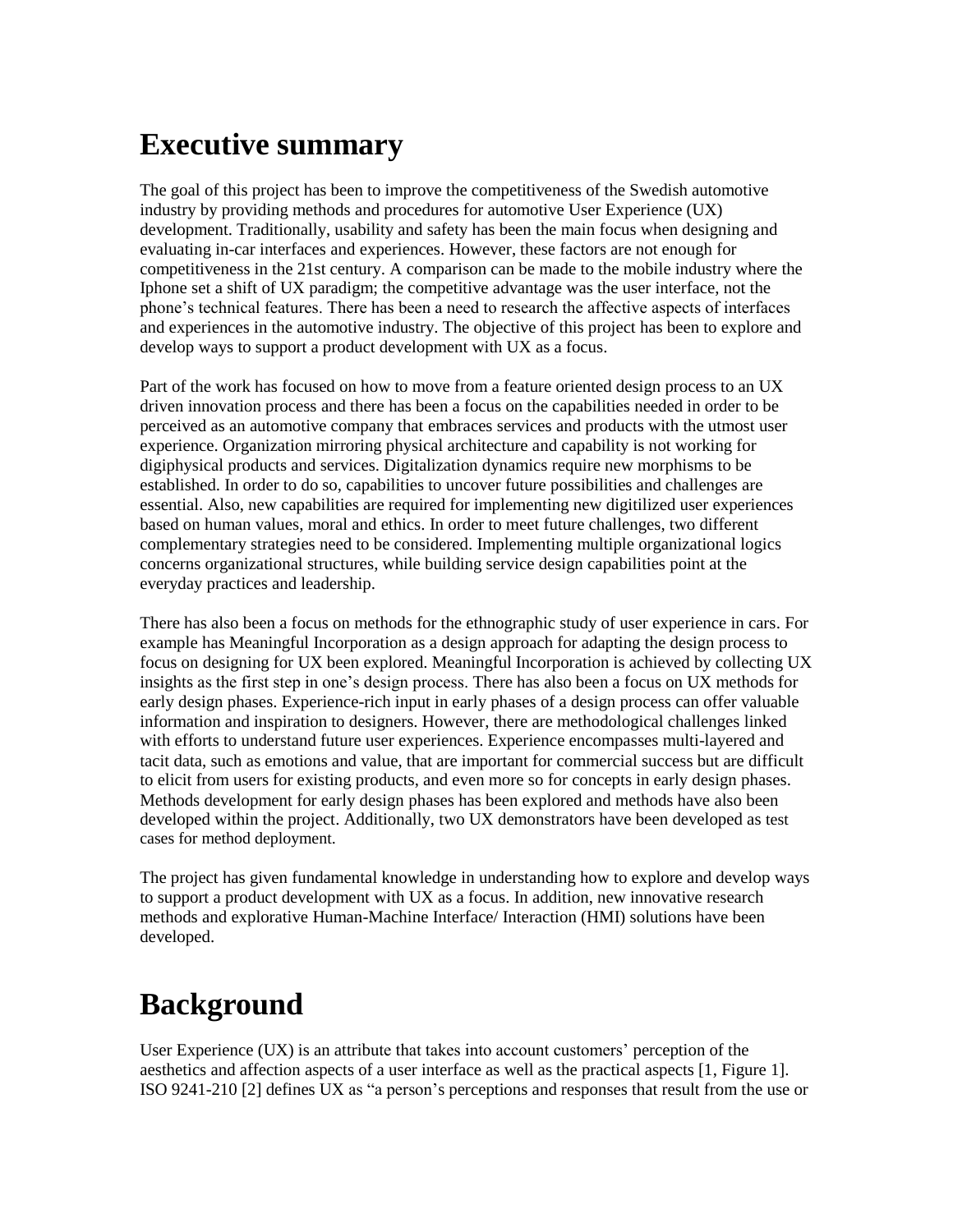anticipated use of a product, system or service". The user experience is formed by a person's perception, cognition, memory, emotion, behaviour and physiology. It is constituted by both an affective aspect as well as a utility aspect. Whereas usability in Human-Machine Interaction (HMI) refers to the customer's ability to understand and execute a task, UX also addresses the emotional aspects. These aspects have become increasingly important for developing competitive products and are key factors for the success or failure for many companies, i.e. in the mobile phone industry. UX design can also be an enabling factor for motivating a customer to use a product in a desired way, i.e. driving safer.



*Figure 1: User Experience*

In the HMI research area, there has been a shift from usability research towards user experience research in recent years, giving a broader and deeper understanding of the interaction with a product [4]. It is still a research area under development, common methodologies and definitions are scarce. However, there is a common understanding that designing a successful product resides in understanding customers' needs. These needs may differ in different markets. Therefore, the use of ethnographic methods applied to design is central in the UX design field [5].

Companies that focus on UX acquire a unique selling position [6]. UX in vehicles is on its way to take the same strides as other consumer products, for example mobile phones and computer games. Just as the amount of functions available for a driver has exploded in the vehicle industry, the number of functions in mobile phones has dramatically increased. But unlike the vehicle industry, the effort put into a high quality UX has been much more dominant in the mobile phone industry. In fact, this is one of the key factors of a mobile phone developer's success, and has contributed to a much higher expectancy on UX from consumers. This is evident in the consumer market in general, and also influences the automotive industry. The automotive UX ambition during the past years has increased radically.

The Swedish parliament introduced the Zero Vision initiative in 1997, an initiative whose aim is to "achieve a highway system with no fatalities or serious injuries in road traffic". There have been immense research efforts in order to achieve this and main focus has been on passive and active safety systems. It is often stressed that over 80% of all accidents can be partly attributed to human error [7]. Moreover, research shows that unhappy drivers are more accident prone and display a more risky and aggressive driving behaviour [8]. These findings underline the importance and the impact user interface can have on driving behaviour. Research provides the tools and knowledge needed for creating positive and pleasurable interfaces that can encourage safer and greener driving.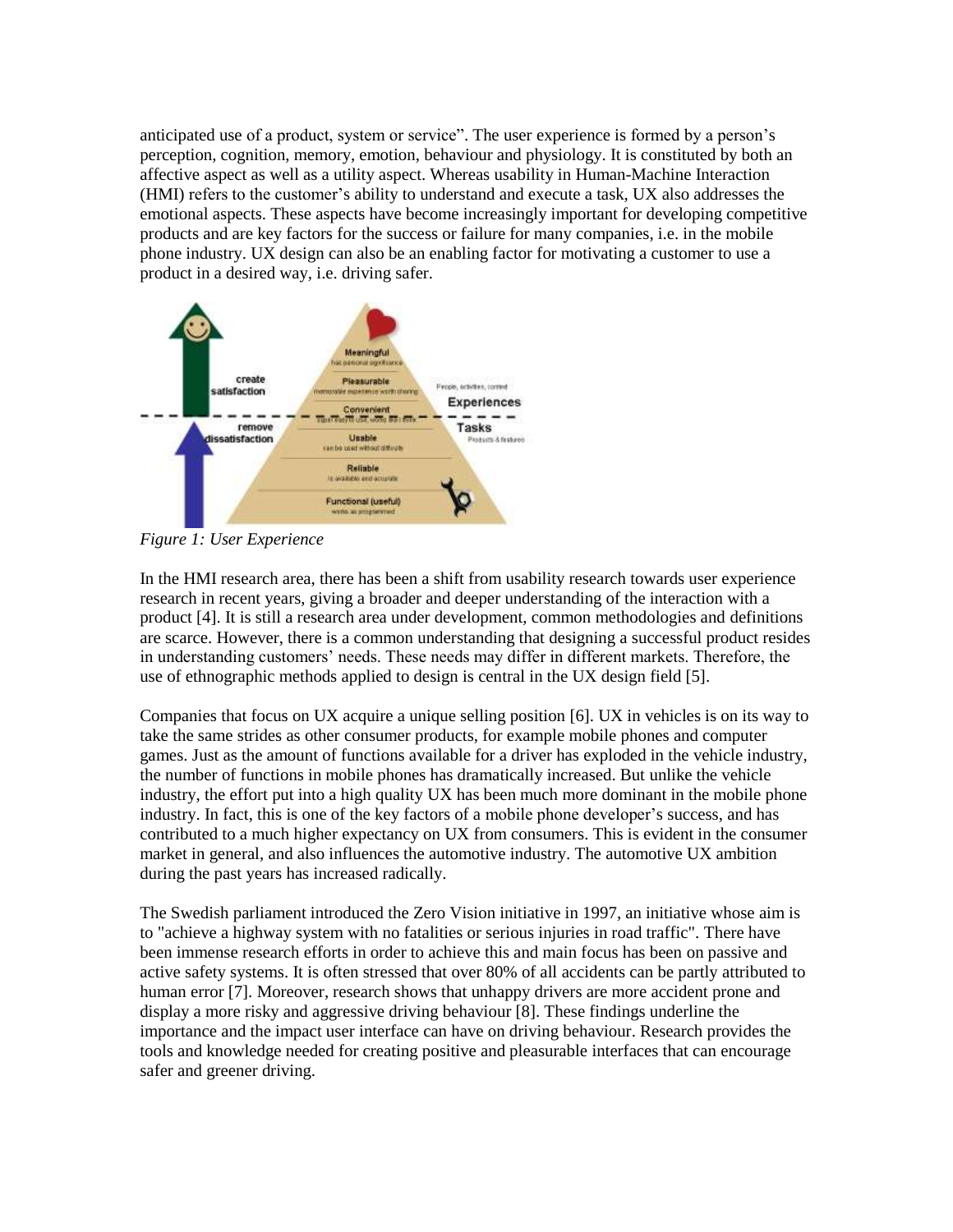In resent research utility aspects have been explored, where first and foremost usability and task performance measures have been identified. This project has focused on research on the affective aspects of user's interaction with the vehicle. Usability is no longer enough to keep the customers' satisfied. Also, simply directly applying methods from for example the mobile phone industry is not a feasible solution for the automotive world. In this project, different methods have been explored, adjusted and developed.

# <span id="page-4-0"></span>**Objective**

The objective of this project has been to explore and develop ways to support a product development with UX as a focus. The following areas have been emphasised:

- How to move from a feature oriented design process to an UX driven innovation process
- Explore existing and develop new UX metrics and methods suitable for the automotive domain

# <span id="page-4-1"></span>**Project realization**

### <span id="page-4-2"></span>**Work package 1: UX driven innovation**

The aim of this work package was to present methods for the ethnographic study of user experience in cars and define and exemplify a UX design process through use of design methods and strategies that promote UX design.

#### *Models of User Experience*

There are several models and frameworks for User Experience, and they share some common aspects (Table 1).

| <b>Author</b>     | <b>Experience</b> | <b>Aspects of Experience</b> |             |               |  |  |
|-------------------|-------------------|------------------------------|-------------|---------------|--|--|
|                   | <b>Model</b>      | Initial                      | With Use    | Through Use   |  |  |
| <b>Norman</b>     | Emotional         | Visceral                     | Behavioural | Reflective    |  |  |
|                   | Design            |                              |             |               |  |  |
| Jordan            | Pleasurable       | Physio                       | Psycho      | Socio-        |  |  |
|                   | Design            |                              |             | Ideo-         |  |  |
| McCarthy $\&$     | Threads of        | Sensoral                     | Emotional   | Emotional     |  |  |
| Wright            | experience        |                              | Spatio-     | Compositional |  |  |
|                   |                   |                              | Temporal    |               |  |  |
| <b>Hazzenzhal</b> | Be-Do             | Motor                        | Do          | Be            |  |  |
| Desmet &          | Product           | Aesthetic                    | Emotional   | Emotional &   |  |  |
| <b>Hekkert</b>    | experience        |                              | experience  | Meaning       |  |  |

Table 1: Models and frameworks for User Experience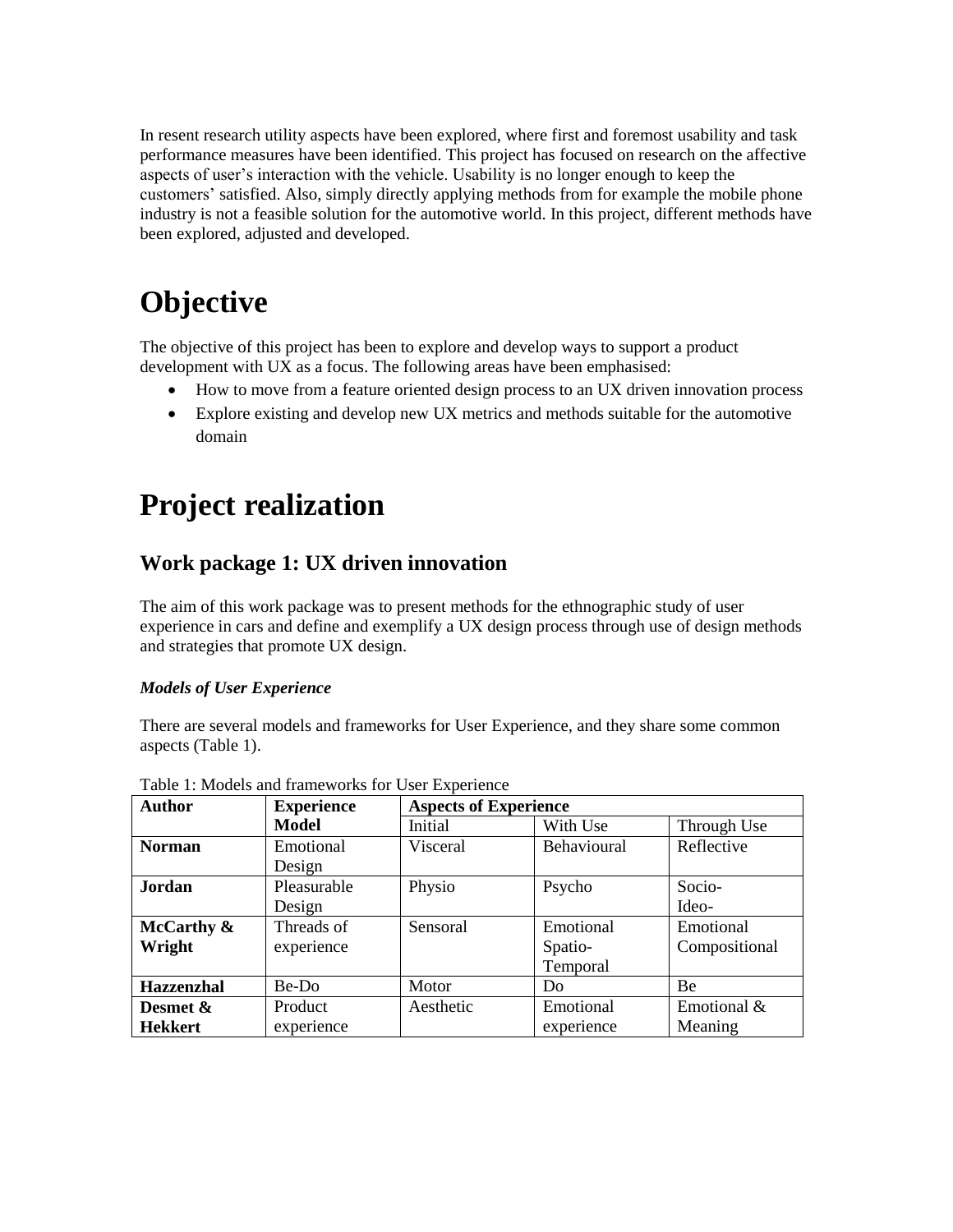The models and frameworks of User Experience in Table 1 have their elements organized in three categories based on how experience unfolds over time, and on a division inspired by Activity theory:

- *Initial Experience:* These elements describe first impressions and experience that arises from these first interactions with the artefact. The materials that the artefact is made of, the user interface elements that the artefact may possess etc., heavily influence this initial experience.
- *Experience With Use:* These elements include the usability of an artefact and other experiences that arise with and by using the artefact.
- *Experience Through Use:* These elements include parts of the experience that arise through use of the artefact. The value and meaning of the artefact is defined here. For example, the freedom and independence that a car affords its owner by enabling visiting remote places, does not stem from the experience with the car, but is a valuable experience that occurs through using the car nonetheless.

The models presented have stark implications regarding how UX research and design should be practiced. The pragmatist stance informs UX work by underlining the importance of **context**. Activity theory places focus on **time**, and the user's ultimate goals instead of only looking at tasks in a vacuum. **Emotions** are a significant aspect of experience that must be considered in UX design. If we are to design for experience, we must understand what motivates users to commence different activities in a deeper level, and then design in order to enable them in their pursuits in all levels of an activity.

#### *Methods for the study of UX*

While traditional ethnographic methods can capture user experiences in incredible levels of detail, a proper ethnographic study can be extremely time consuming to the point where conducting such studies is simply not feasible in an industrial setting. However, there are methods that adapt principles of ethnography, such as the idea to allow participants to freely express their experiences as opposed to only offering them predetermined answers through questionnaires, and the importance of context, time and emotions. Some examples are: *Future Workshop Scenarios, Interviews, KJ (Affinity Diagramming), Reflexive Photography, and UX Curve.*

#### *UX case studies*

A series of studies have been conducted within the frame of the work package with the ultimate result being the concept of *Meaningful Incorporation (MI)*. MI is a design approach for adapting the design process to focus on designing for User Experience. MI is achieved by collecting *User Experience Insight* as the first step in one's design process. User Experience Insight consists of UX data with special attention to the UX aspects of time, emotions, and context. UX Insight is then systematically incorporated into subsequent phases of the design process by using design methods that mandate its use. With Meaningful Incorporation and the utilization of the methods and insights found in the PhD thesis, design professionals can take on UX design without compromising designerly intuition. Instead, Meaningful Incorporation can enhance their process to create solutions that can support desirable User Experiences.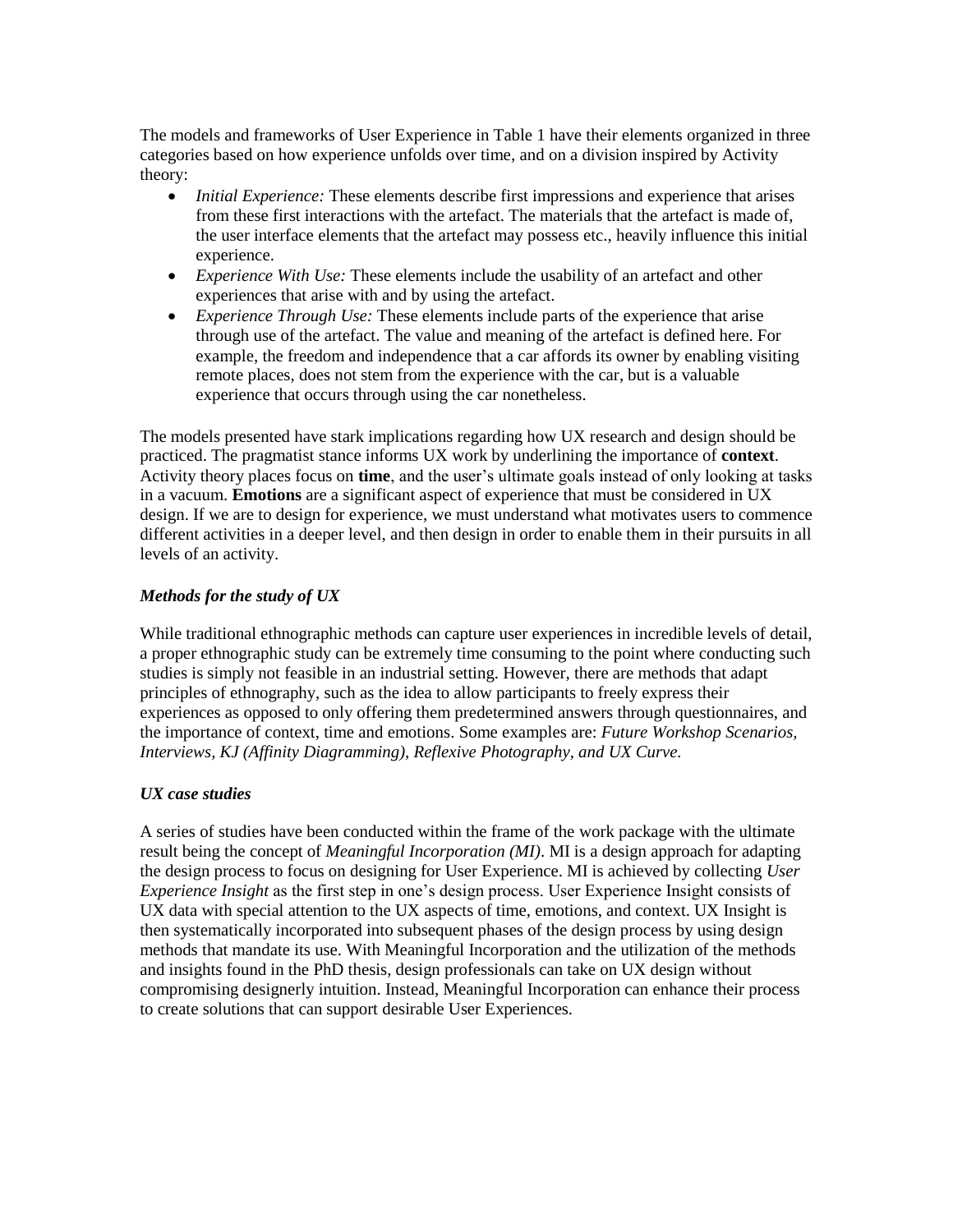### <span id="page-6-0"></span>**Work package 2: Developing dynamic capabilities in HMI design**

This work package has focused on the capabilities needed in order to be perceived as an automotive company that embraces services and products with the utmost user experience. The future is yet to come, and we all are trying to visualize what it will be like. Some patterns are already revealing itself and therefore must be acted upon.

- **From product to service**  In order to keep a competitive edge and to prosper, businesses are continuously challenged to serve a greater range of needs. Meeting everyday customer needs whenever it does or could include the car is important. This means to abandon the concept of the car as the product and instead actively searching for services that enriches existing touch points. This also means creating new services in order to enhance everyday life of the car owner, usually referred to as design thinking. This transfer also highlights the need of making incumbent firms integrate services into their portfolio and service focused companies emerge.
- **Sustainability**  A focus on a long time perspective have revealed itself to be not only a necessity in order to keep the possibility to live and prosper on earth, but also a more profitable way to act. This includes to be long term environmentally friendly in the broad sense, not limited to material/waste handling, energy, water and air, but also stakeholder perspective, leadership, and employees (usually referred to as conscious capitalism) but also including control models and phronetic leadership.
- **Open innovation**  Digitalization comes with severely increased complexity of distributed coordination and control in conjunction with heterogenous resources. This requires new strategies in order to find, or create, a position in an ever evolving ecosystem.
- **Engaged and aware customers and employers**  Customers and employers wants to comply with values that they are emotionally engaged in. Organization needs therefore to directly and simply convey their values throughout all their actions and outputs. This includes finding and maintaining simple and efficient ways of continuous evolvement and embrace value-based rationality to balance the traditional logical and instrumental rationality.

Organization mirroring physical architecture and capability is not working for digiphysical product and services. Digitalization dynamics require new morphisms to be established. In order to do so, capabilities to uncover future possibilities and challenges are essential. Also, new capabilities are required for implementing new digitilized user experiences based on human values, moral and ethics.

In order to continue the journey towards user centric innovation with services in focus, sustainability as a core value, open up innovation processes and apply value-based leadership, the capabilities presented below are fundamental.

- **Agility**  An iterative process with continuous and frequent deliveries and where planning is used to maximize *learning*.
- **Understanding usage and practices -** Focus on usage and continuously asking the question "*why* " to improve the understanding of how people use and practice their daily lives.
- **Capability to design for behaviours -** The aim is to design solutions manifested in digiphysical products and services that guides users to *keep, or change, certain behaviours*.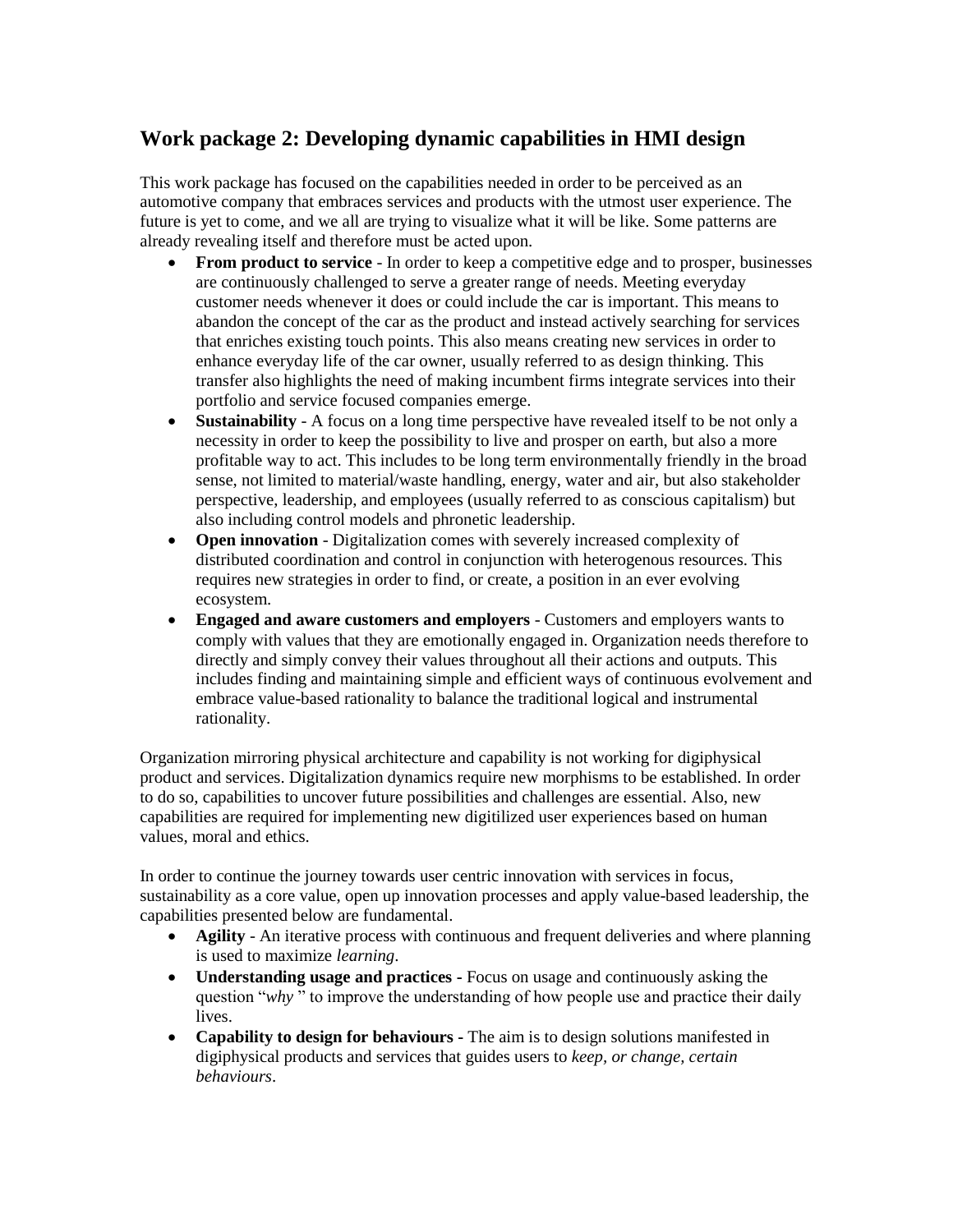- **Continuous evaluation in use**  Admitting that user experience cannot be uncovered any other way than exposing a proposals of solutions to *real people in real situations*  continuously and iterative.
- **Service innovation**  A mind-set where *relations* between people and their needs and behaviours include both product, service, and other contextual factors.
- **Phronesis**  Underlining that skilled workers with *practical wisdom* and *tacit knowledge*  understands how different contextual elements affects each other. This skill needs to be enforced in any process where a specific user experience is the design goal.

In order to meet future challenges, two different complementary strategies need to be considered. Implementing multiple organizational logics concerns organizational structures, while building service design capabilities point at the everyday practices and leadership.

- Implementing multiple organizational logics
	- o Big bang (disruptive, fast but risky and difficult)
		- Top level big bang
		- **Total make over**
	- o Evolving (incremental, slow but safe)
- Building service design capabilities and change of focus
	- o Transparency
	- o Value leadership
	- o Phronetic infusion

### <span id="page-7-0"></span>**Work Package 3: User Experience Metrics**

The aim of this work package was to define a methodology for UX design-evaluation with appropriate customers in appropriate test environments (desktop, simulator, field, etc). A focus has been on the early design process.

Experience-rich input in early phases of a design process can offer valuable information and inspiration to designers. However, there are methodological challenges linked with efforts to understand future user experiences. Experience encompasses multi-layered and tacit data, such as emotions and value, that are important for commercial success but are difficult to elicit from users for existing products, and even more so for concepts in early design phases. At early design phases, the inevitably incomplete representations of product and use context influences the outcomes. It is typically easier to elicit usability-related aspects, meaning that other aspects of experience may be insufficiently addressed. The contribution of this work package is an approach for eliciting rich UX data in early design phases, building on six studies. This work package employs in-vehicle user experience as a study case, but results are however presented on a methodological level that can also be of use to other interactive products. The overall research questions have been: *What signifies in-vehicle UX? How can UX data be elicited for input to novel in-vehicle concepts in early design phases?* Firstly, the *analysis* phase of the design process was addressed, where a multi-method approach was employed to study current in-vehicle UX. UX is an umbrella term that has proven difficult to describe and conceptualise in studies. Therefore, the aim of the first study was to better understand what signifies the specific case of in-vehicle UX. Secondly, how to approach and understand user expectations on future autonomous cars was addressed in the two following studies, in order to address prospective research of novel systems. A method addressing research on user expectations was developed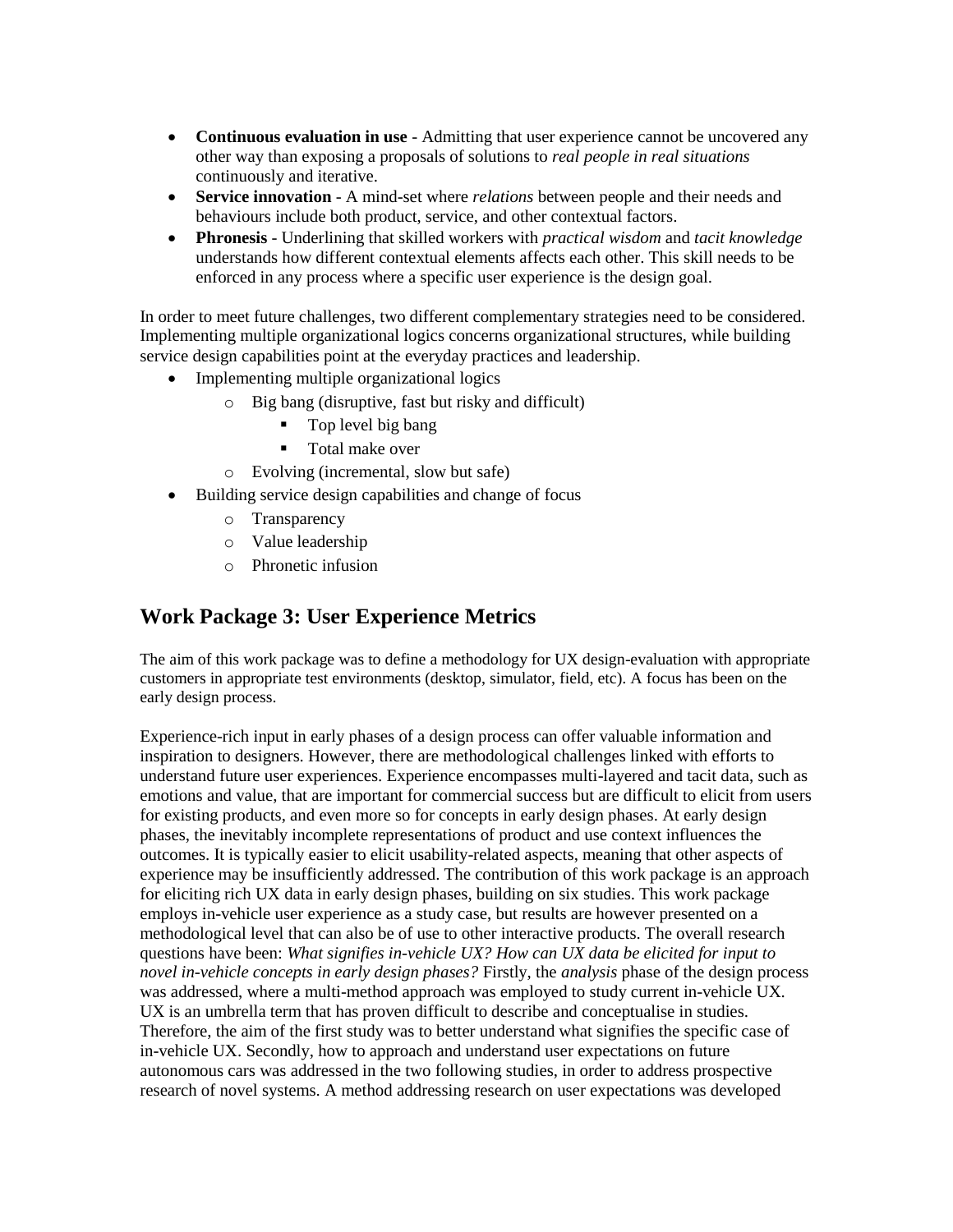– Setting the Stage for Autonomous Cars. Thirdly, *ideation* was addressed in a series of workshops, containing generative and creative efforts for ideating future interactive in-vehicle systems. Methods such as enactment, small-scale scenarios, Wizard of Oz, a lofi driving simulator and the developed Setting the Stage for Autonomous Cars method were used. The final studies address concept *evaluation*, and comparatively explore the effects of choosing different product representations (storyboard and interactive prototype) and study contexts (Virtual Reality and in the field) in early UX evaluation. Based on the outcomes of the studies, an approach is proposed – the CARE approach – for enabling richer and more in-depth UX data in early design phases. This approach suggests that there is a need to *Contextualise* the researched experience (conveying the intended use situation and sentisising the participants to experience), enabling the participant to *Act* (enabling interaction even at the stages of very lo-fi concepts), supporting *Reflection* on the experience (enhanced by generative elements in the methods, such as drawing concepts and enacting use) and enabling the participant to *Express* the experience (in more ways than by just relying on words). Furthermore, the thesis presents findings regarding what signifies in-vehicle UX, for example whole-body, multi-sensory interactions, the importance of the temporal stage of use, the social and multi-device context, and the changing relationship between user and car with increased automation. The results emphasise the importance of addressing the multisensory use situation in each design phase and for participants to express experiences, not only in words but also through enactment and generative techniques.

### <span id="page-8-0"></span>**Work Package 4/5: UX demonstrators**

The two work packages aimed to be test cases for method deployment. It resulted in two UX demonstrators: the quickStart and the Information Load Control.

#### *UX demonstrator 1 – the quickStart*

The aim of this UX demonstrator was to test a technical solution that can take keyless drive one step further – skip the START-button:

- The engine starts when driver presses brake pedal and grabs the gear shifter
- The engine stops when driver releases gear shifter i P-position or operates P-brake

A solution was implemented in a car and tested on some participants. Technical solution:

- A new switch, hidden in the gear shifter knob, is activated when grabbing the knob. The switch initiates start of engine if brake pedal is pressed and other conditions are met.
- During driving, the switch has no function.
- When selecting PARK position and hand is released, ignition is turned off.
- The switch and an indicator LED is connected to existing CEM module, no further components are added.
- The current START/STOP switch is kept as is, and can be used in parallel

#### *UX demonstrator 2 - the Information Load Control*

The UX Demonstrator 2, named the Information Load Control (ILC), is an in-car information and entertainment platform, based on a touch screen.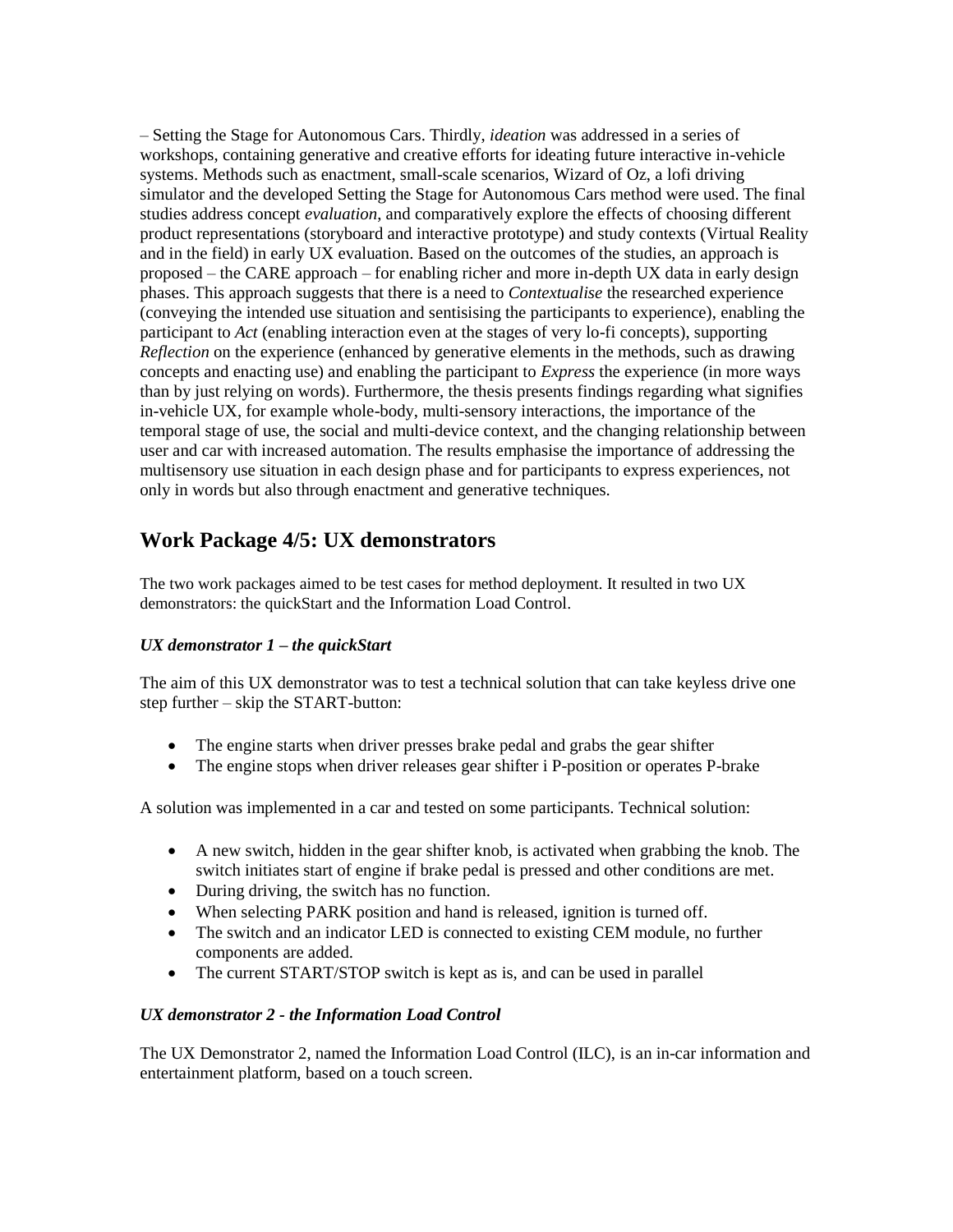The highly developed Android platform was chosen as a development platform for the project. Scrum as a way of work was used during the development, with daily stand-ups, sprint planning, scrum board, backlog grooming and technical refinement, spring review and demo with stakeholders. The scrum board was chosen to be a physical board. The reason behind that was that the development team wanted to be able to show the stakeholders a concrete and understandable overview of the work. A persona was also developed - "A CEO or Business manager, with a career and career priorities". What she needed was a way to simplify what she does on the way to work. With an application in the centre of the car (and presuming that the car is autonomous) she saw many things that could be shown there every morning when leaving for work. Examples from the interview were Calendar, Meetings, Phone, Mail, and Navigation. The researchers of the project wanted to have people's opinion on how the application looked and felt. A field test was conducted at the end of the project, but with some time for changing potential major mistakes in the design or functionality.

The work resulted in a prototype where the design of the implementation was made in such a way that the developers were able to add and remove functionality easily for demonstration purposes. The aim was to design an application that is easy to read, understand and use. Additionally, it needs to have relatively high customization abilities to make sure every instance of the application is appealing to the specific user, much due to requirements about personalization. A "Zen-controller", a knob, was implemented, which could be used to regulate the "Zen-level" of the application. The functionality of the controller included decreasing and increasing the information flow by turning the knob left for increase zen (decrease amount of information), and right to decrease zen (increase the amount of information). Clicking the whole knob would mute, or unmute, any information that was currently in the application. Also the application bars in the display was passible to customize.

### <span id="page-9-0"></span>**Results and deliverables**

The project has contributed to the overall FFI targets:

- Increase research and innovation capacity in Sweden. The work has contributed to knowledge regarding metrics and methods for a User Experience (UX) focused HMI design process. The work has helped Volvo Cars in transforming to a UX way of work, which is a competitive advantage. Chalmers, inUse, HiQ and RISE Viktoria will utilize the competence gained in this project to remain competent partners in research within this area. Participation in forward thinking research projects is vital for Chalmers, inUse, HiQ and RISE Viktorias ability to attract and retain talented researchers.
- Develop competitive and internationally connected research and innovation clusters in Sweden.
- Promote cooperation between industry, universities and institutes. In addition, the project has contributed to the establishment of new international collaborations.

The project has supported two areas of the FFI collaboration program "Vehicle Development":

- Vehicle electrics and electronics
- Methods and tools for vehicle development. AUX has included research and ideation activities as well as development of tools and processes for design and evaluation, which have already been successfully applied in other ongoing research and development projects.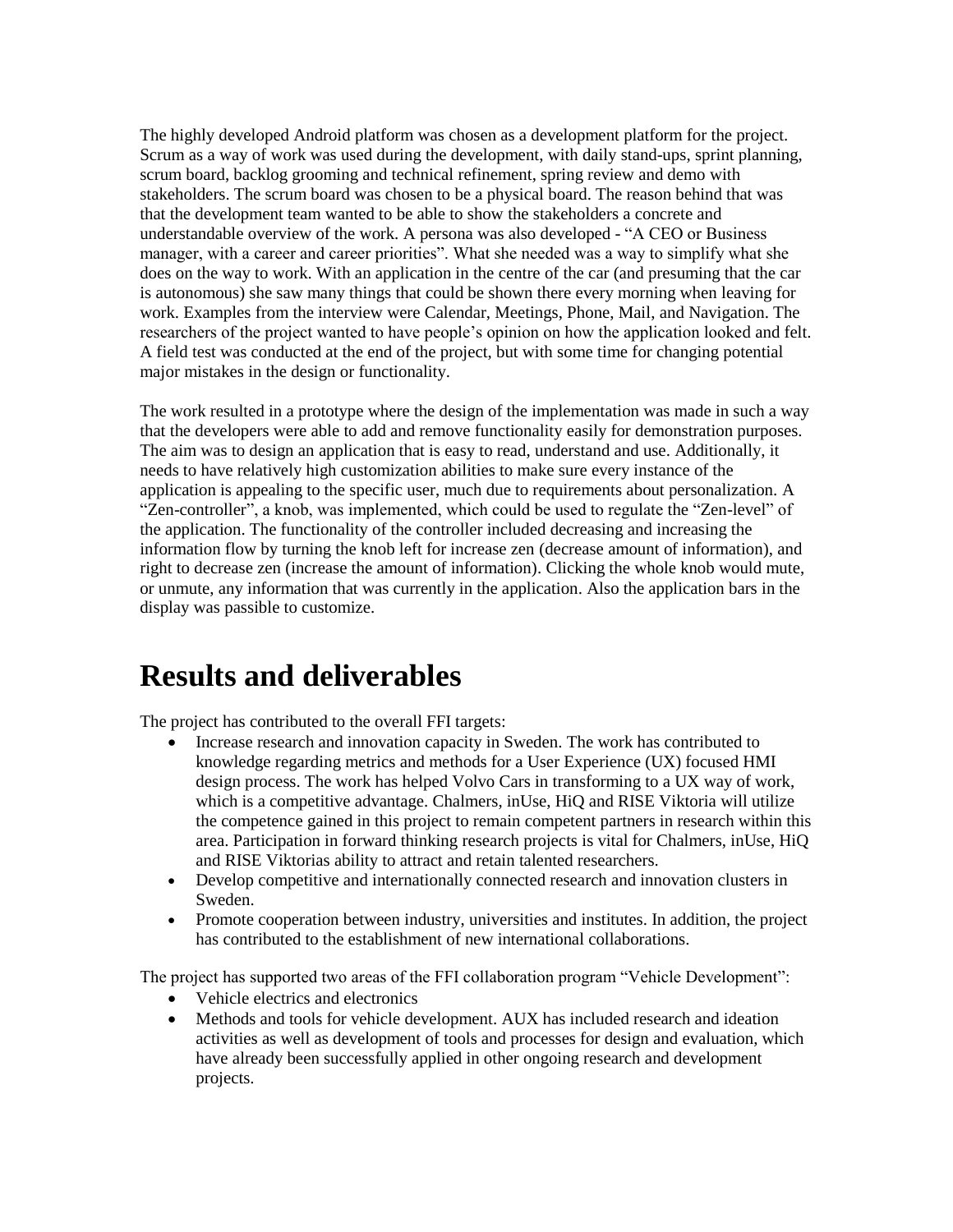# <span id="page-10-0"></span>**Dissemination and publications**

### <span id="page-10-1"></span>**Knowledge and results dissemination**

Seminars and workshops have been held among the project partners with the aim of enabling for discussions, knowledge transfer, as well as concept and study ideation. Presentations of thesis work have invited parties outside the project. In addition, presentations at the conferences have been conducted, for example at:

- The 2018 CHI Conference on Human Factors in Computing Systems
- The 2015 HCIII International Conference of Design, User Experience, and Usability
- DRS2018 (Design Research Society)
- The 2017 Conference on Designing Interactive Systems (DIS)
- The International Conference on Interfaces and Human Computer Interaction 2017 Part of the Multi Conference on Computer Science and Information Systems 2017
- The 9th Nordic Conference on Human-Computer Interaction
- D and E 2016: 10th International Conference on Design and Emotion
- The 2014 European Conference on Human Centered Design for Intelligent Transport Systems
- The 2014 NordCode Conference
- Automotive user interfaces in the age of automation, Dagstuhl Seminar 16262. Schloss Dagstuhl-Leibniz-Zentrum fuer Informatik.

### <span id="page-10-2"></span>**Publications**

#### *Reports and papers*

- Gkouskos, D., & Chen, F. (2012). The use of affective interaction design in car user interfaces. Work: A Journal of Prevention, Assessment and Rehabilitation, 41, (5057– 5061)
- Gkouskos, D. Normark C.J. & Lundgren, S (2014). What Drivers Really Want: Investigating Dimensions in Automobile User Needs. International Journal of Design
- Gkouskos, D. Moric, A. Chen, F. (2012): How am I feeling? The Challenge of Evaluating Pleasure-Of-Use in Vehicle Interfaces, NES 2012, Stockholm, Sweden
- Gkouskos, D., Pettersson, I., Karlsson, M., & Chen, F. (2015). Exploring User Experience in the Wild: Facets of the Modern Car. In Proc. of HCII 2015
- Lundgren, S., & Gkouskos, D. (2013). Escaping the obvious: Skewing properties of interaction. In Proceedings of Nordes 2013: Experiments in design research (32–39)
- Lundgren, S., Gkouskos, D. (2015) Concept Portraits: A UX Tool for Understanding Complex Concepts. Submitted to DIS2016
- Gkouskos, D., Lundgren-Lyckvi, S. (2016) Meaningful Incorporation: An Approach for User Experience Design, Submitted to Design Issues Journal
- Pettersson, I., Lachner, F., Frison, A. K., Riener, A., & Butz, A. (2018, April). A Bermuda Triangle?: A Review of Method Application and Triangulation in User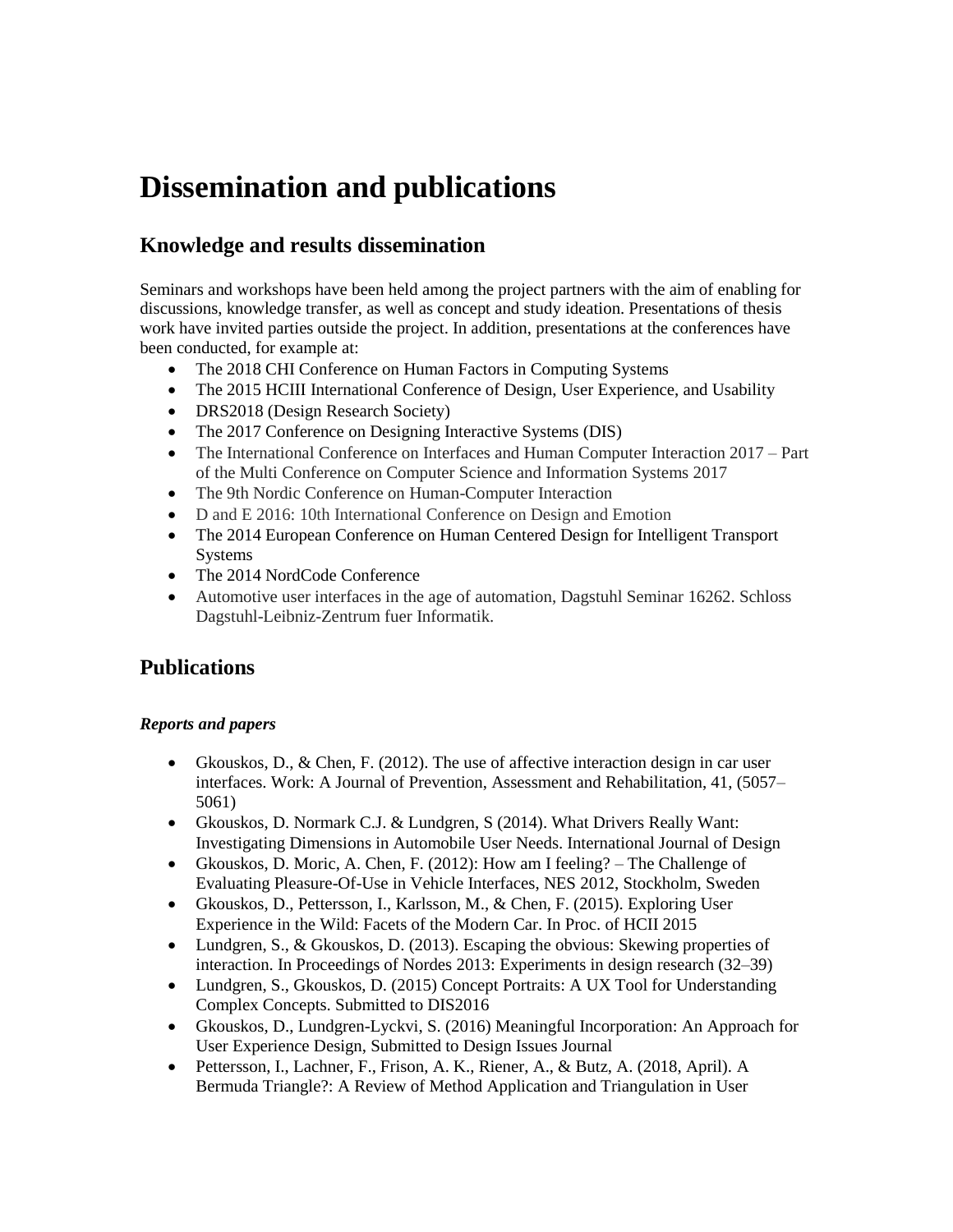Experience Evaluation. In *Proceedings of the 2018 CHI Conference on Human Factors in Computing Systems* (p. 461). ACM.

- Pettersson, I. & Karlsson M. (2015) Setting the stage for self-driving cars: Exploration of future autonomous driving experiences, *IET Intelligent Transport Systems*, 9 (7)
- Pettersson, I. (2017) Travelling from Fascination to New Meanings: Understanding User Expectations Through a Case Study of Autonomous Cars, *International Journal of Design*, 11(2)
- Strömberg, H., Pettersson, I., Andersson, J., Rydström, A., Dey, D., Klingegård, M., & Forlizzi, J. (2018). Designing for social experiences with and within autonomous vehicles – exploring methodological directions. *Design Science,* 4, E13.
- Pettersson, I., & Ju, W. (2017, June). Design Techniques for Exploring Automotive Interaction in the Drive towards Automation. In *Proceedings of the 2017 Conference on Designing Interactive Systems (pp. 147-160). ACM.*
- Pettersson, I., Karlsson M., Gkouskos, D. (in press) System representations formats and their influence on user experience evaluations, *The IADIS International Journal on Computer Science and Information Systems*
- Pettersson, I., Karlsson M., Ghiurau T. F., Carlsson, M., Sonesson, T. (in press) Learning from user experience evaluation of in-vehicle systems in VR and in the field, *PRESENCE: Teleoperators and Virtual Environments,* MIT Press.
- Pettersson, I., & Hylving, L.  $(2017)$ . The drive for new driving interfaces: transformational change in the era of digitalization. ACM *interactions*, 24(3), 54-59.
- Strömberg, H., Pettersson, I., Nolhage, J., Ju, W., & Martelaro, N. (2017). Setting the Stage with Metaphors for Interaction--Researching Methodological Approaches for Interaction Design of Autonomous Vehicles. In *Proceedings of the 2016 ACM Conference Companion Publication on Designing Interactive Systems* (pp. 372-375). ACM.
- Pettersson, I., Gkouskos, D., Karlsson, M. (2017) Investigating the influence of product representation formats in a user experience evaluation. In *Proceedings of the International Conference on Interfaces and Human Computer Interaction 2017 - Part of the Multi Conference on Computer Science and Information Systems 2017*, pp.177-184.
- Pettersson, I., Rydström, A., Strömberg, H., Hylving, L., Andersson, J., Klingegård, M., & Karlsson, M. (2016). Living room on the move: autonomous vehicles and socialexperiences. In *Proceedings of the 9th Nordic Conference on Human-Computer Interaction* (p. 129). ACM.
- Pettersson, I., Hylving, L., Rydström, A., & Gkouskos, D. (2016). The drive for new driving interfaces: Researching a driver interface from design intent to end-user Experience. In *Proceedings of the 9th Nordic Conference on Human-Computer Interaction* (p. 125). ACM. Pettersson, I., Frison, A. K., Lachner, F., Riener, A., & Nolhage, J. (2017). Triangulation in UX Studies: Learning from Experience. In *Proceedings of the 2016 ACM Conference Companion Publication on Designing Interactive Systems* (pp. 341-344). ACM.
- Pettersson, I. (2016). The temporality of in-vehicle user experience: exploring user experiences from past to future. *Chalmers University of Technology, Department of Product and Production Development,* (105).
- Pettersson I., & Karlsson, M. (2016) The Temporality of User Experience exploring past and future in two car case studies, In *Proceedings - D and E 2016: 10th International Conference on Design and Emotion - Celebration and Contemplation* (pp. 59-65)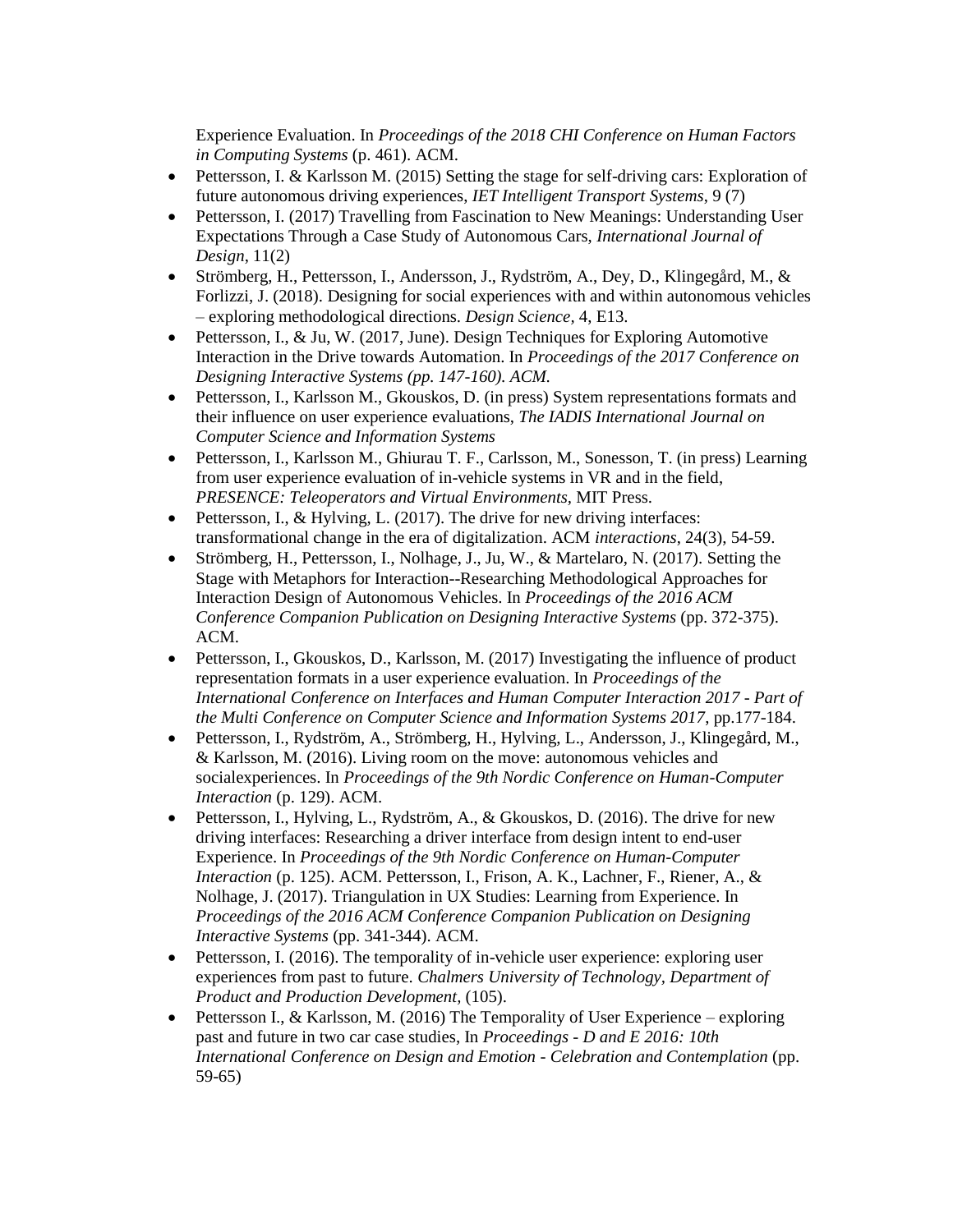- Pettersson, I., (2014) Setting the stage for self-driving cars: Exploration of future autonomous driving experiences, In *Proceedings of the European Conference on Human Centered Design for Intelligent Transport Systems*
- Hylving, L., and Koutsikouri, D. 2016. "Putting Digital Phronesis to Work in Digital Innovation," *Hawaii International Conference on System Siences* , Kauai, Hawaii.
- Hylving, L., and Koutsikouri, D. Forthcoming. "Toward Phronetic Innovation: Exploring Phronesis in Value-Based User Experience Design," in: *Submitted to European Conference on Information Systems* . Istanbul, Turkey.
- Hylving, L., and Schultze, U. 2013. "Evolving the Modular Layered Architecture in Digital Innovation: The Case of the Car's Instrument Cluster," in: *International Conference on Information Systems* Milan, Italy.

#### *PhD Theses*

- Pettersson, I. (2018). Eliciting User Experience Information in Early Design Phases: The CARE Approach to In-Vehicle UX. PhD Thesis, Chalmers University of Technology, Göteborg.
- Gkouskos, D. (2016). User experience insight: steering experience design through meaningful incorporation. PhD Thesis, Chalmers University of Technology, Göteborg.
- Hylving, L. (2015). Digitalizations Dynamics: User Interface Innovation in an Automotive Setting (in: *Informatics*). PhD Thesis, University of Oslo.

#### *Master Theses*

- Carlson. M., & Soneson, T. (2017). Using Virtual Reality in an Automotive User Experience Development Process. Chalmers University of Technology, Göteborg.
- Adielsson. S. & Johansson, L. (2016). Development of the user experience of the semiautonomous support. Master Thesis, Chalmers University of Technology, Göteborg.
- Thomaidis, A. (2014). Exploring User Experience Evaluation of in-vehicle systems in simulator tests. Master Thesis, Chalmers University of Technology, Göteborg.

# <span id="page-12-0"></span>**Conclusions and future research**

The objective of this project has been to explore and develop ways to support a product development with UX as a focus. The project has given fundamental knowledge in understanding how to move from a feature oriented design process to an UX driven innovation process. New innovative UX metrics and research methods suitable for the automotive domain have been developed.

Related work within the area of research methods for UX is continued in, for instance, FFI HEAD (Human Expectations and Experiences of Autonomous Driving) and FFI TIC (Trust in Intelligent Cars).